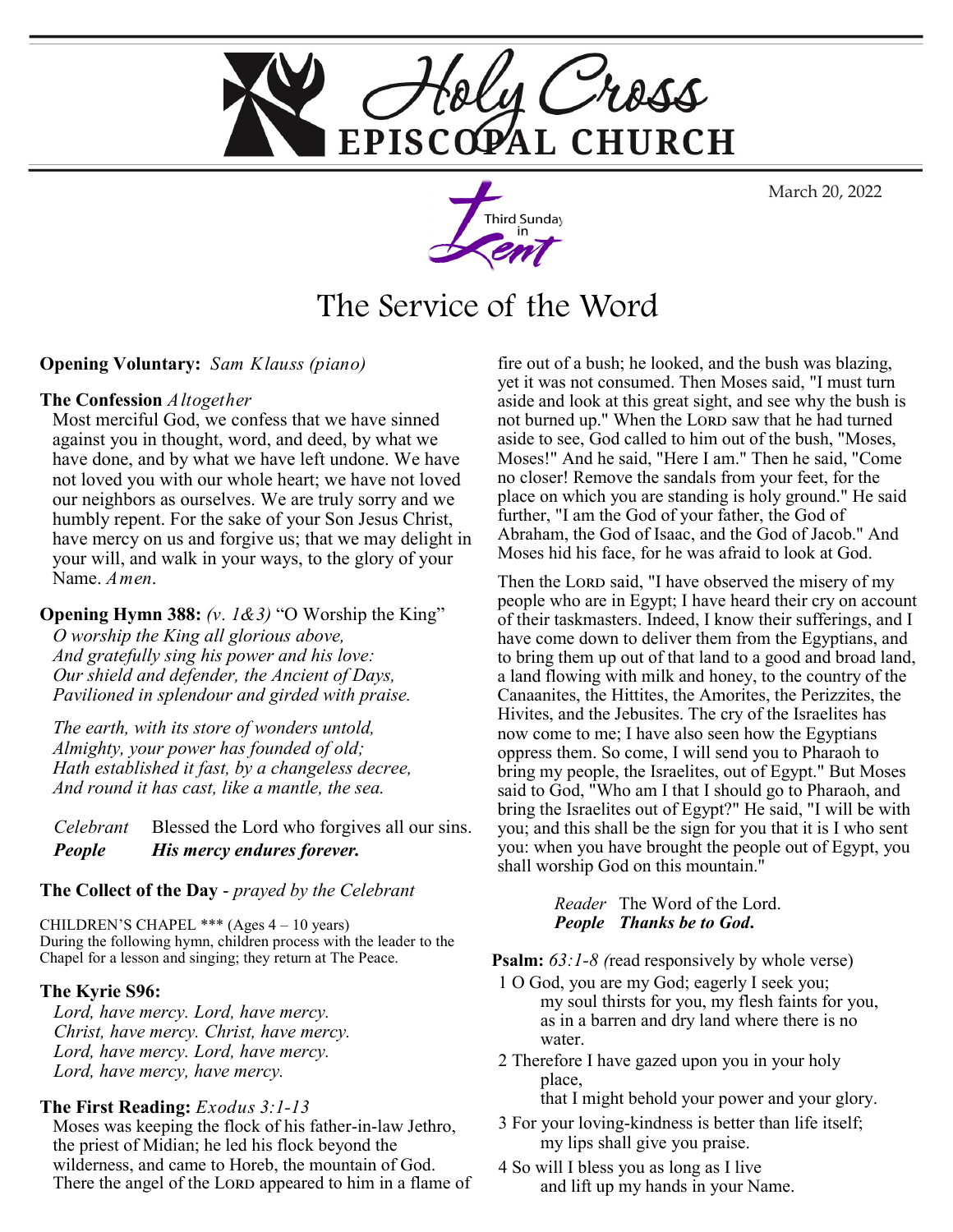- 5 My soul is content, as with marrow and fatness, and my mouth praises you with joyful lips,
- 6 When I remember you upon my bed, and meditate on you in the night watches.
- 7 For you have been my helper, and under the shadow of your wings I will rejoice.
- 8 My soul clings to you; your right hand holds me fast.

## **Sequence Hymn:** "The Lord is My Song"

*O Lord, hear my prayer, O Lord, hear my prayer. When I call answer me. O Lord, hear my prayer, O Lord hear my prayer. Come and listen to me.*

*The Lord is my song, The Lord is my praise All my hope comes from God. The Lord is my song, The Lord is my praise: God, the well-spring of life.*

## **The Gospel Reading**: *Luke 13:1-9*

*Reader* The Holy Gospel of our Lord Jesus Christ according to Luke. *People Glory to you Lord Christ***.** 

At that very time there were some present who told Jesus about the Galileans whose blood Pilate had mingled with their sacrifices. He asked them, "Do you think that because these Galileans suffered in this way they were worse sinners than all other Galileans? No, I tell you; but unless you repent, you will all perish as they did. Or those eighteen who were killed when the tower of Siloam fell on them--do you think that they were worse offenders than all the others living in Jerusalem? No, I tell you; but unless you repent, you will all perish just as they did."

Then he told this parable: "A man had a fig tree planted in his vineyard; and he came looking for fruit on it and found none. So he said to the gardener, 'See here! For three years I have come looking for fruit on this fig tree, and still I find none. Cut it down! Why should it be wasting the soil?' He replied, 'Sir, let it alone for one more year, until I dig around it and put manure on it. If it bears fruit next year, well and good; but if not, you can cut it down.'"

| Reader | The Gospel of the Lord.           |
|--------|-----------------------------------|
| People | <b>Praise to you Lord Christ.</b> |

**Sermon** *"Pain, Suffering, Sin, Freedom" The Rev. Rob Dixon* 

**The Apostles' Creed** *(in unison)* I believe in God, the Father almighty, creator of heaven and earth. I believe in Jesus Christ, his only Son, our Lord, He was conceived by the power of the Holy Spirit and born of the Virgin Mary. He suffered under Pontius Pilate, was crucified, died, and was buried. He descended to the dead. On the third day he rose again. He ascended into heaven, and is seated at the right hand of the Father. He will come again to judge the living and the dead. I believe in the Holy Spirit, the holy catholic Church, the communion of saints, the forgiveness of sins, the resurrection of the body, and the life everlasting. *Amen*

(\*"catholic" means universal)

## **Prayers of the People**

Have mercy on us, O God, and, in your great compassion, hear our prayers.

We pray for the whole church, all leaders and ministers, and all of God's people. Wash us through and through, *And cleanse us of our sin.* 

In this season of Lent, we pray that we all might be given the grace and strength to repent, be transformed, and grow closer to you, Lord Christ. Create in us clean hearts, *And renew a right spirit within us.* 

We pray for our nation, for all the nations of the earth, and for all who govern and judge. Guide them to seek the common good and make just decisions, according to your will. Purge us from our sin, *And we shall be pure.* 

We pray for those who hunger or thirst, for those who cry out for justice or live under the threat of terror, and for those who are without a place to lay their head. Make them hear of your joy and gladness, *That those who are broken may rejoice.* 

We pray for those who are ill, in pain, under stress, and who are lonely. We pray for all who are on our church's prayer list – *silence.* Give them the joy of your saving help, *And sustain them with your bountiful Spirit.* 

We pray for those who have died - *Silence -* and for all who have entered into the land of your abiding peace. We commend them to your loving presence, *And ask you to comfort all who mourn.* 

**The Peace:** Welcome & Announcements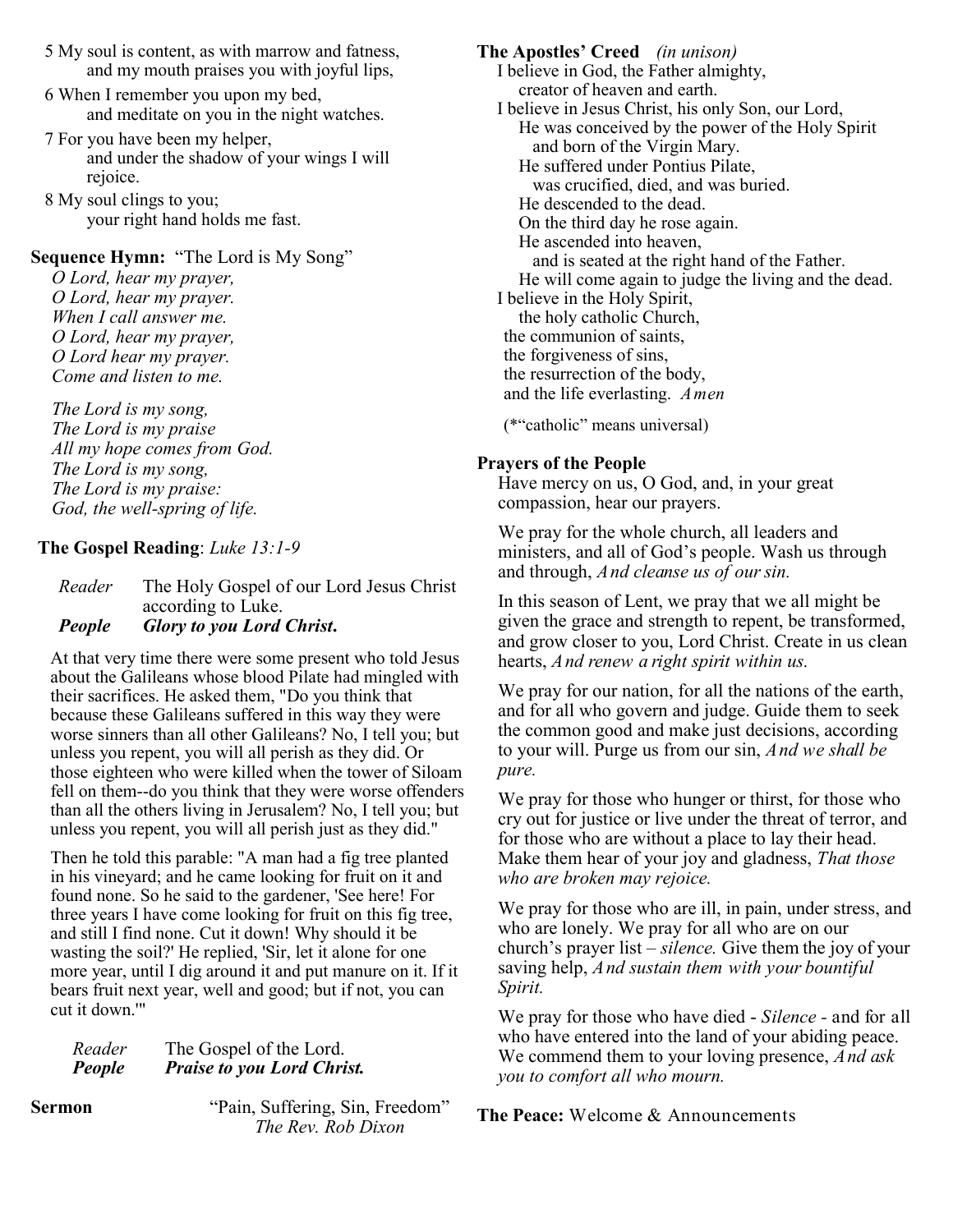# + The Holy Communion

This portion of the service begins on p. 367 in the BCP however, you are encouraged to give your attention to the altar.

*The Communion. All baptized Christians are invited and welcome to receive Communion. Anyone who does not wish to receive communion is invited come forward , cross their arms over their chest, and receive a blessing. If you would like the clergy to bring communion to someone in the pews, please notify the ushers at the door of the church. For bread only, no wine, put one arm across your chest. Gluten Free available* 

## **Offertory:** "He Looked Beyond My Fault"

## **The Doxology 380:** (v. 3)

*Praise God, from whom all blessings flow; praise him, all creatures here below; praise him above, ye heavenly host: praise Father, Son, and Holy Ghost. Amen.*

## **The Great Thanksgiving**

|           | <i>Celebrant</i> The Lord be with you.     |
|-----------|--------------------------------------------|
| People    | And also with you.                         |
| Celebrant | Lift up your hearts.                       |
| People    | We lift them to the Lord.                  |
| Celebrant | Let us give thanks to the Lord.            |
| People    | It is right to give him thanks and praise. |

## **Sanctus**

*Holy, Holy, Holy Lord, God of power and might, heaven and earth are full of your glory. Hosanna in the highest. Blessed is he who comes in the name of the Lord. Hosanna in the highest.* 

| Celebrant     | Therefore, according to his command, O |
|---------------|----------------------------------------|
|               | Father.                                |
| <b>People</b> | We remember his death.                 |
|               | We proclaim his resurrection,          |
|               | We await his coming in glory.          |

## **Communion Hymn:** "In the Morning When I Rise"

*In the morning, when I rise. In the morning, when I rise In the morning, when I rise, give me Jesus* 

## *Refrain:*

*Give me Jesus. Give me Jesus You can have all this world, but give me Jesus*

*And when I am alone…*

*In the evening when I pray...*

**Communion Hymn:** "How Deep the Father's Love"

*How deep the Father's love for us, How vast beyond all measure, That He should give His only Son To make a wretch His treasure. How great the pain of searing loss – The Father turns His face away, As wounds which mar the Chosen One. Bring many sons to glory.*

*Behold the man upon a cross, My sin upon His shoulders; Ashamed, I hear my mocking voice Call out among the scoffers. It was my sin that held Him there Until it was accomplished; His dying breath has brought me life – I know that it is finished.*

*I will not boast in anything, No gifts, no power, no wisdom; But I will boast in Jesus Christ, His death and resurrection. Why should I gain from His reward? I cannot give an answer; But this I know with all my heart – His wounds have paid my ransom.*

## **Communion Hymn 324:** "Let All Mortal Flesh"

## **Post Communion Prayer** (p. 366 BCP)

Almighty and everliving God, we thank you for feeding us with the spiritual food of the most precious Body and Blood of your Son our Savior Jesus Christ; And for assuring us in these holy mysteries that we are living members of the Body of your Son, and heirs of your eternal kingdom. And now, Father, send us out to do the work you have given us to do, to love and serve you as faithful witnesses of Christ our Lord. To him, to you, and to the Holy Spirit, be honor and glory, now and for ever. *Amen.*

## **The Blessing**

#### **Closing Hymn 470:** "There's a Wideness in God's Mercy"

*There's a wideness in God's mercy Like the wideness of the sea; There's a kindness in his justice, Which is more than liberty. There is welcome for the sinner, And more graces for the good; There is mercy with the Savior; There is healing in his blood.*

*There is no place where earth's sorrows Are more felt than up in heaven; There is no place where earth's failings Have such kindly judgement given. There is plentiful redemption In the blood that has been shed; There is joy for all the members In the sorrows of the Head.*